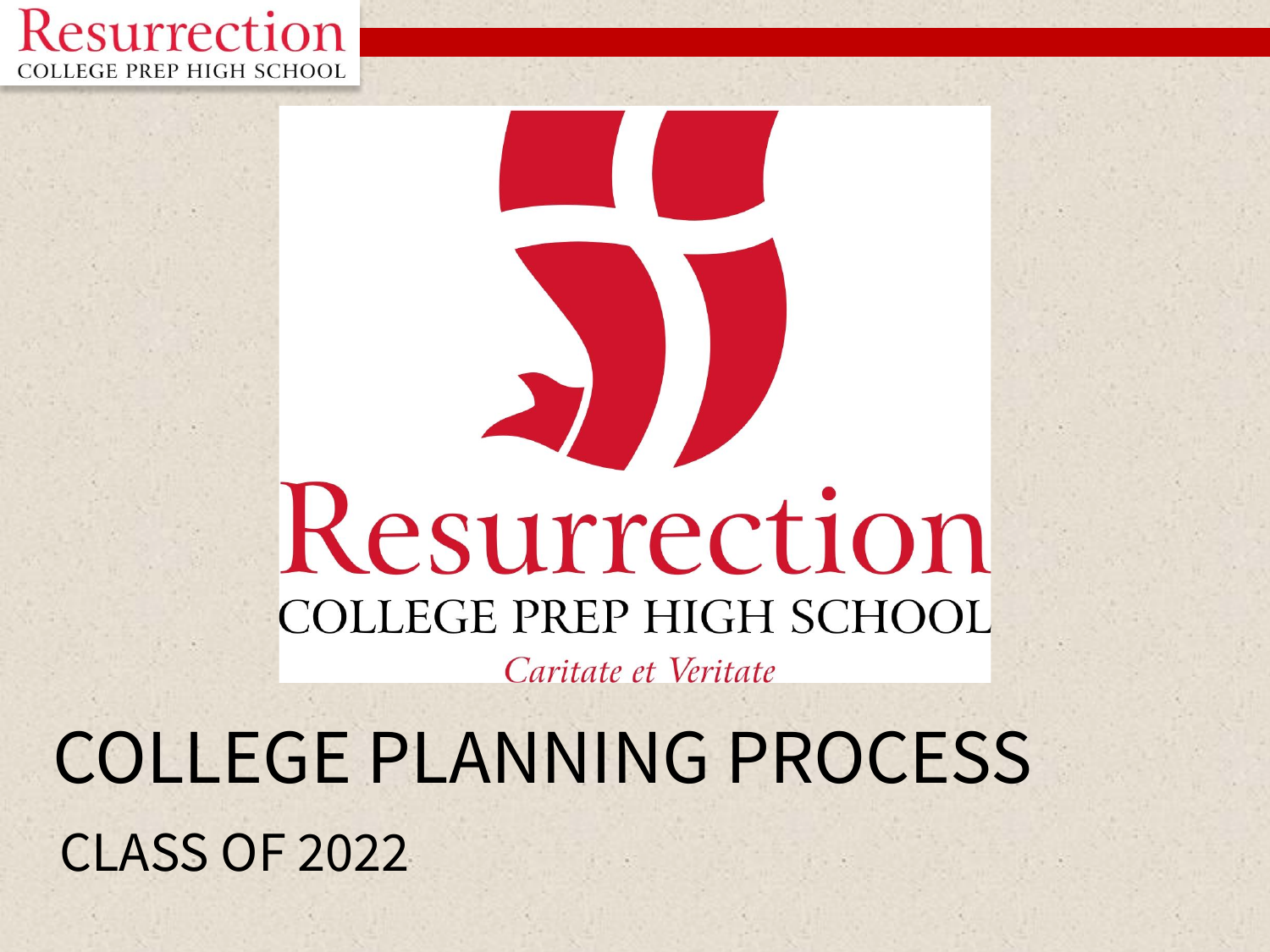### **Agenda**

- College Planning Resources Naviance
- **•** Things to Consider
- **College Entrance Exams**
- **Campus Visits**
- **Financial Aid**
- College 101
- **Timeline**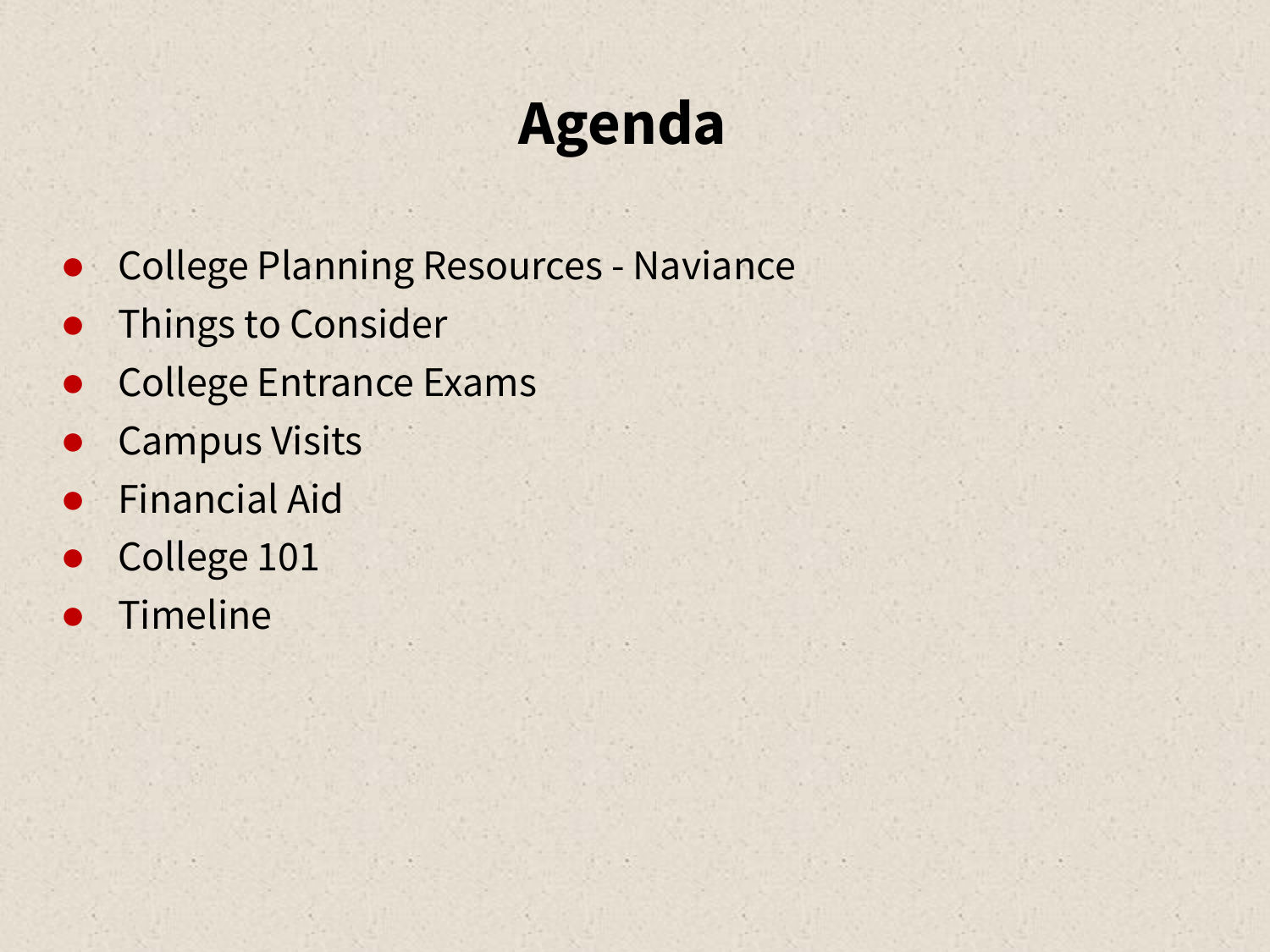

### Naviance

### ● College and Career Readiness Tool

- Interest Inventories, College/Career Search Engine
- Do What You Are Personality Inventory
	- See Careers/Majors Related to Your Personality Type
- SuperMatch College Search
	- Search Colleges by What's Important to You
- View a calendar of upcoming College Rep Visits
- College Search
	- Research admission criteria, average price, graduation rate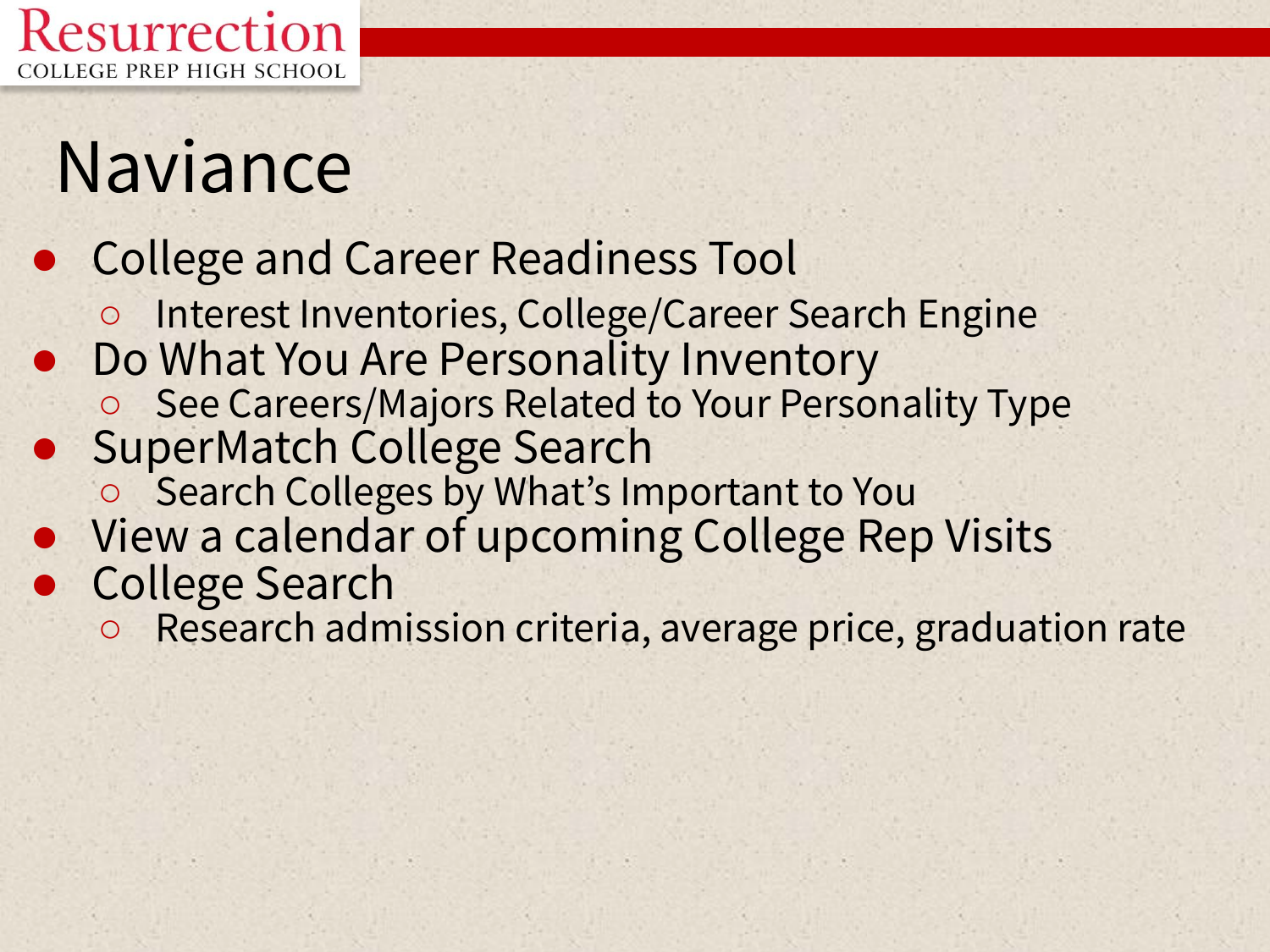

## Accessing Naviance

https://student.naviance.com/resurrection

#### Welcome Student!



**Login to Naviance** 

#### Email

For example navigator@naviance.com

#### Password

Type password

Remember me

Forgot your password?

**CONTINUE** 

Need additional help? I'm new and need to register!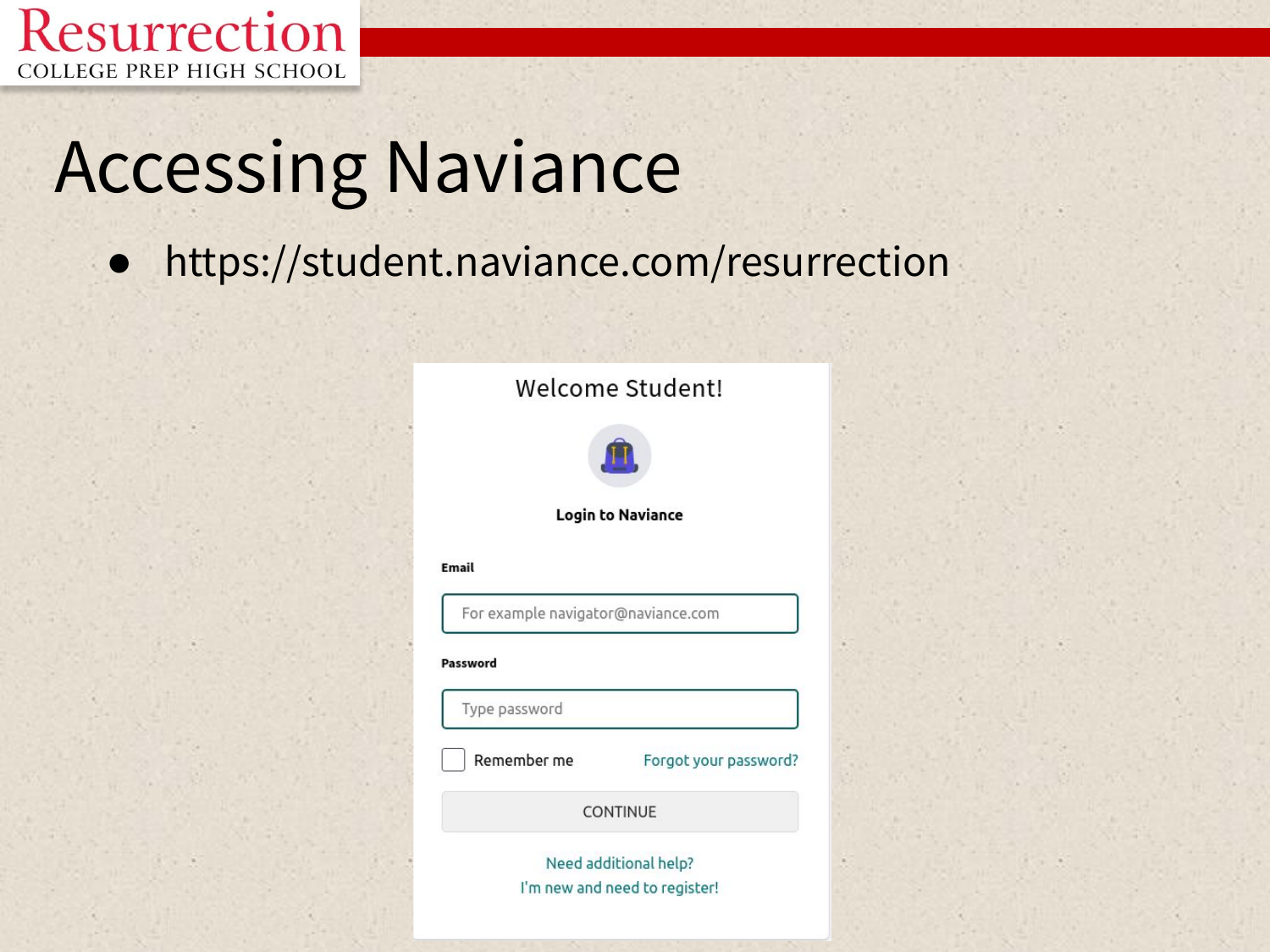

### Family Connection Home Page

#### ● Naviance | Student Home **Colleges** Careers About Me My Planner Welcome, Demo Masura! Search for Colleges  $\checkmark$ **Q** Type a college name **SEARCH Official Transcript My Favorites Official Transcript** COLLEGES An "Official Transcript" is a complete representation of a student's academic record and I'm thinking about is not required for every college COLLEGES If you can answer yes to all of these questions you are ready to request your S, I'm applying to transcript: 1. Submitted application online (including payment, if needed) **CAREERS AND CLUSTERS** I'm thinking about Show Me H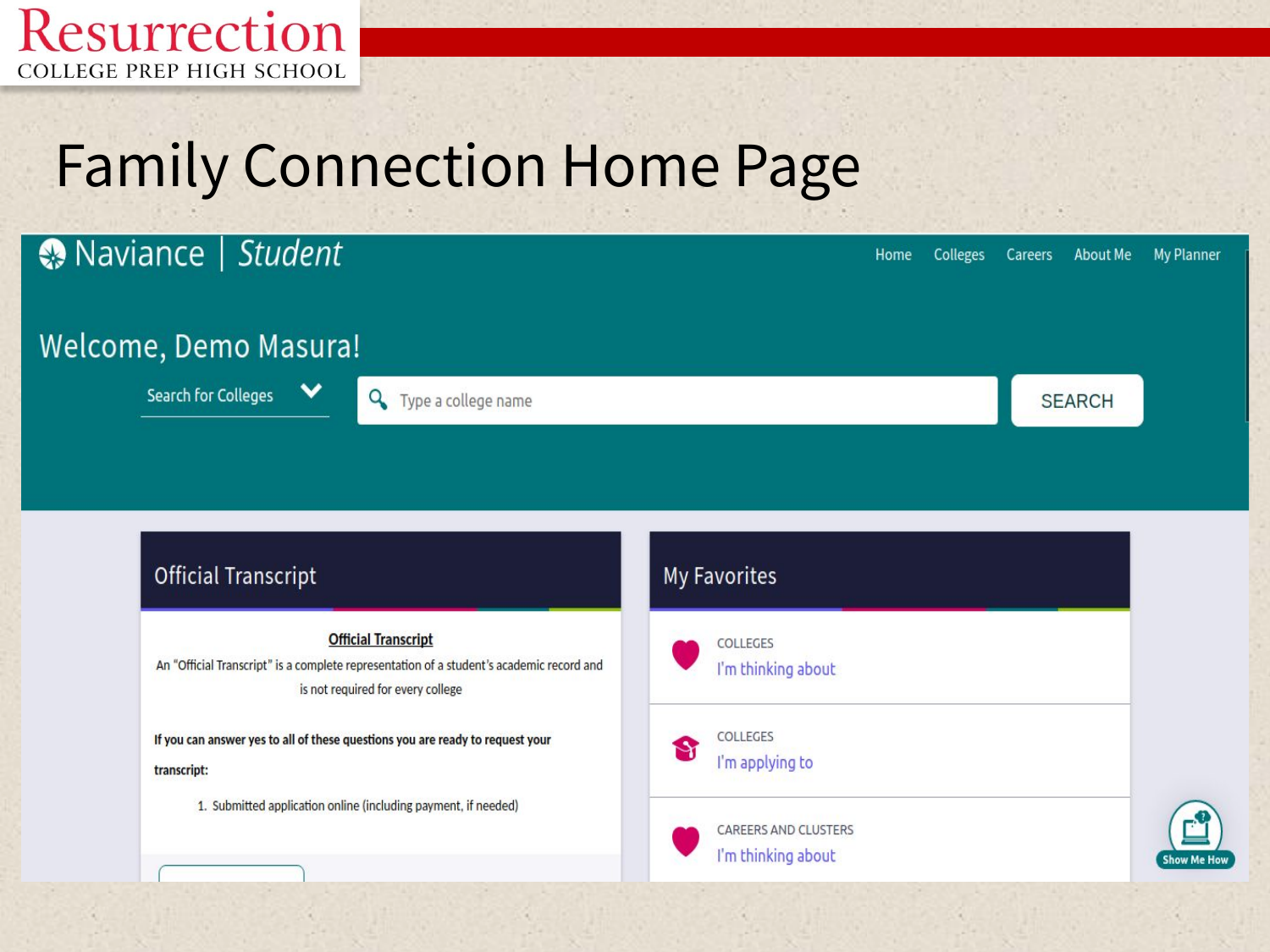

### Things to Consider

- Location
- Size
- Majors/Programs
- Admission Criteria
- Interests
- Setting
- Expenses
	- Travel Expenses, Public vs. Private, Tuition
	- Colleges that meet financial need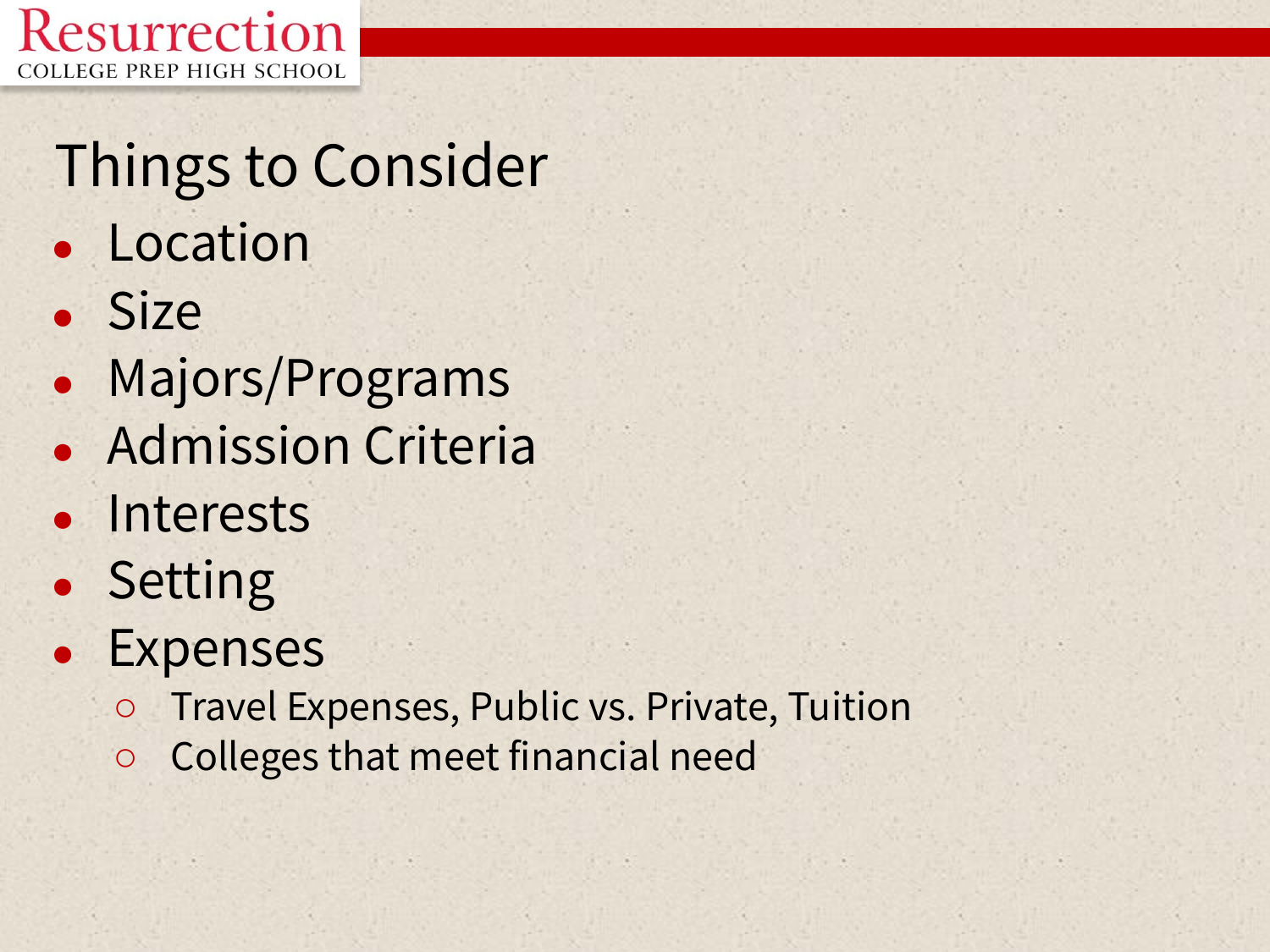

### Resources

- **Naviance** 
	- connection[.naviance.com/resurrection](http://www.connection.naviance.com/resurrection)
- **College's Direct Website**
- The College Board
	- collegeboard.org
- College Scorecard
	- collegescorecard.ed.gov
- Make an appointment to talk to your counselors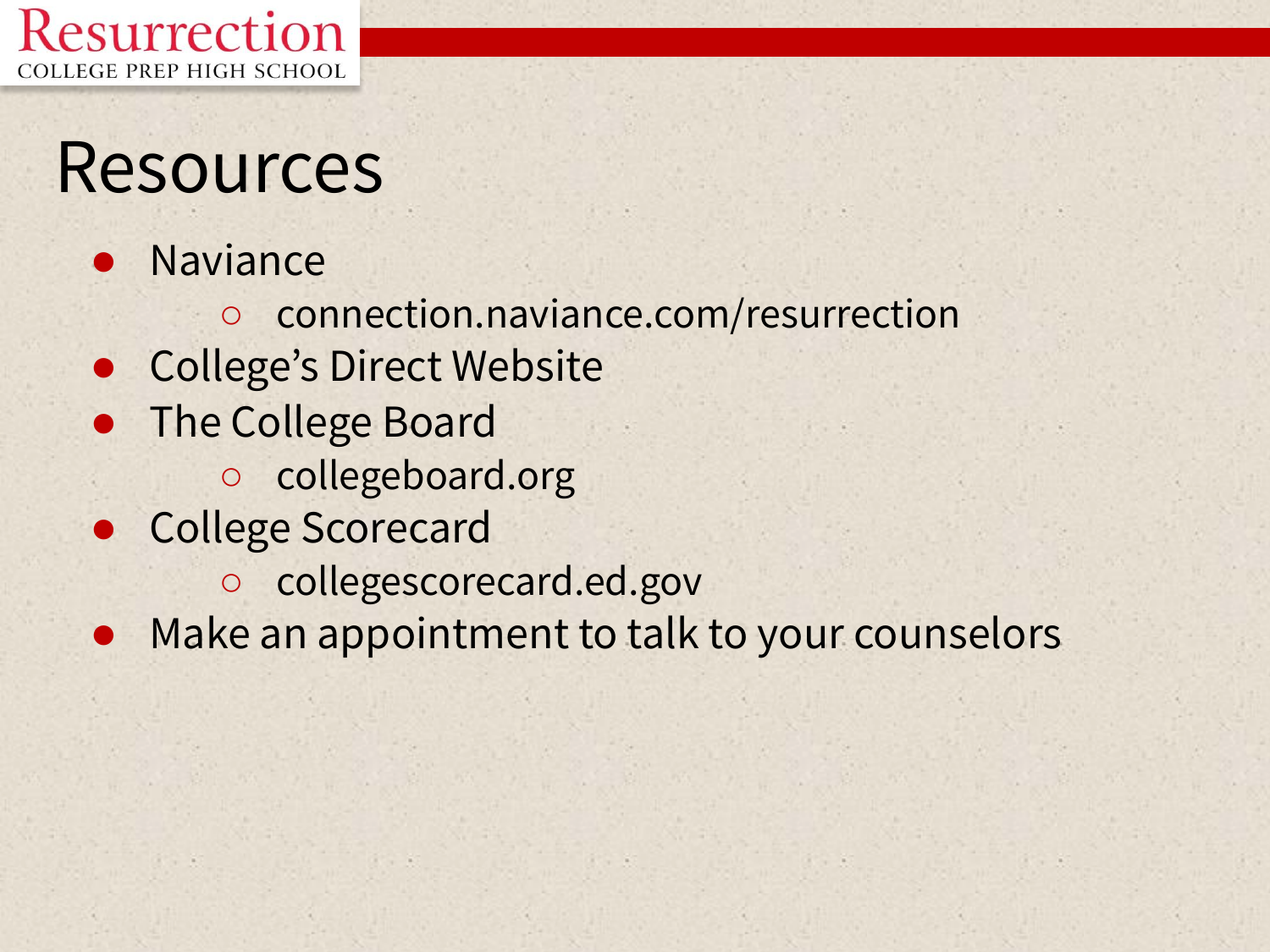

## College Entrance Exams

#### **ACT Vs. SAT**

- Both are accepted by all colleges
- Different test structure (See website resources for details)
- Can be used for admission or merit-based financial aid

### **ACT**

- Designed to take 2nd semester junior year
- To register/see dates/cost: **act.org**
- ACT suggests students to take it once at the end of Junior year (April) and once at the beginning of Senior year (Sept.)
- Res suggests minimum of one time, maximum of three times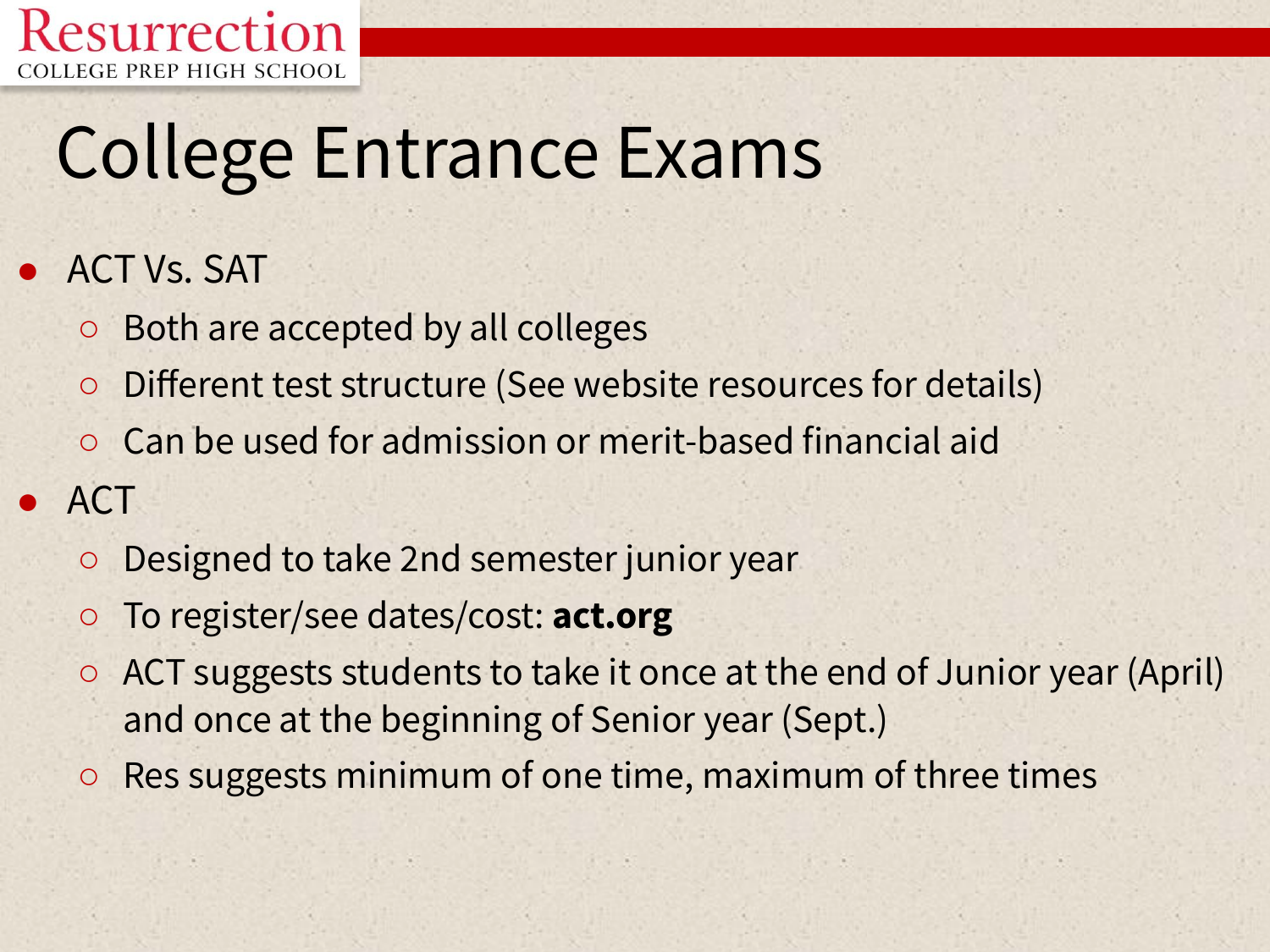

### College Entrance Exams Con't

#### ● Holistic review of applications

- Grades and academic rigor remain most important
- **Letters of Recommendation**
- Essay
- Colleges ACT requirements vary
	- Test-Optional Schools (e.g. DePaul, Lake Forest, Carthage)
	- Schools that Superscore
- ACT Prep Class
	- TBD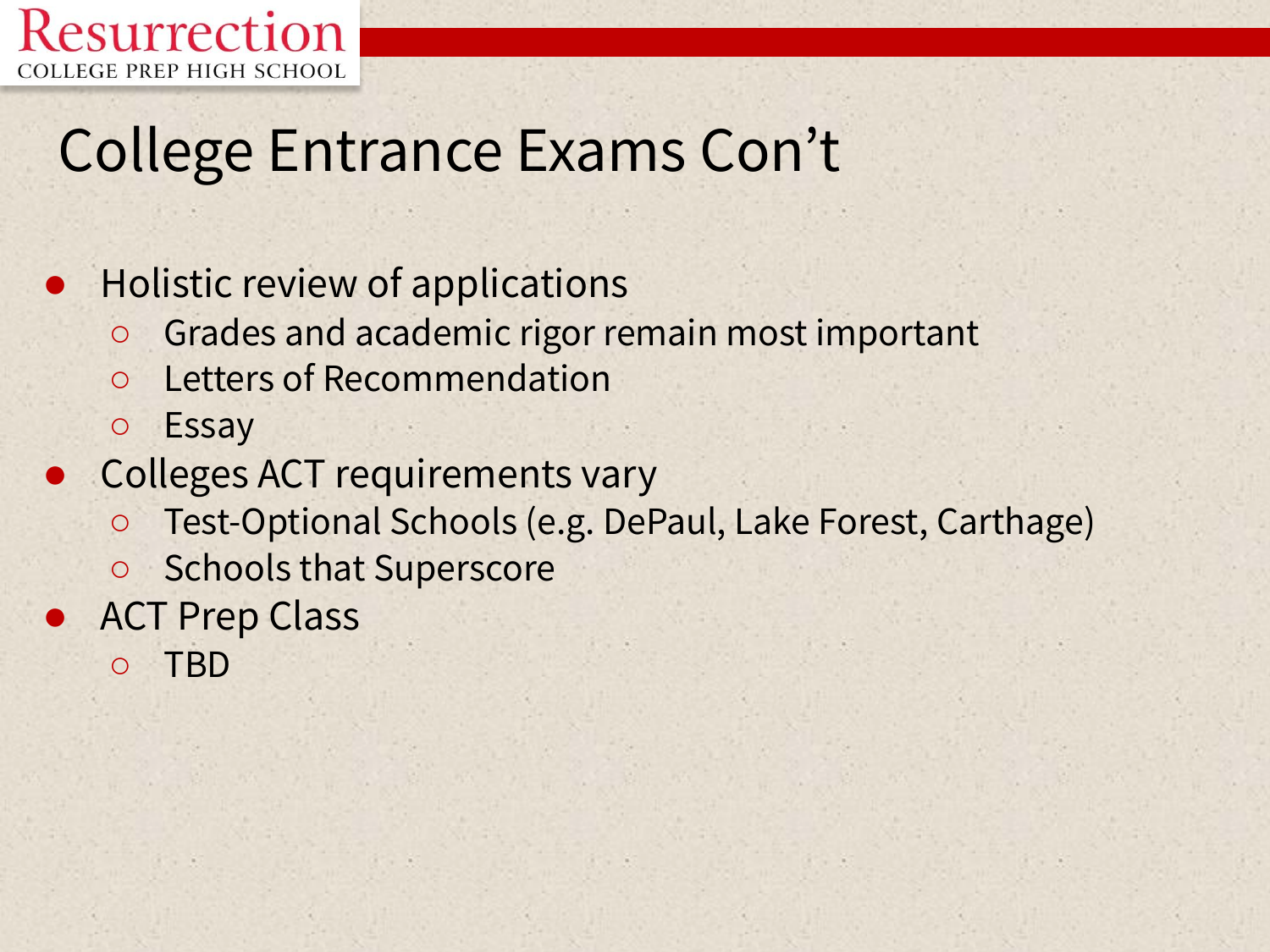

### Campus Visits

- Varies by families/student ○ Option to wait until acceptance senior year • Talk to specific schools and ask if they offer prospective student nights, open houses, or travel
- Visit local schools
	- Experience difference between sizes or public vs. private
	- Register on their admissions office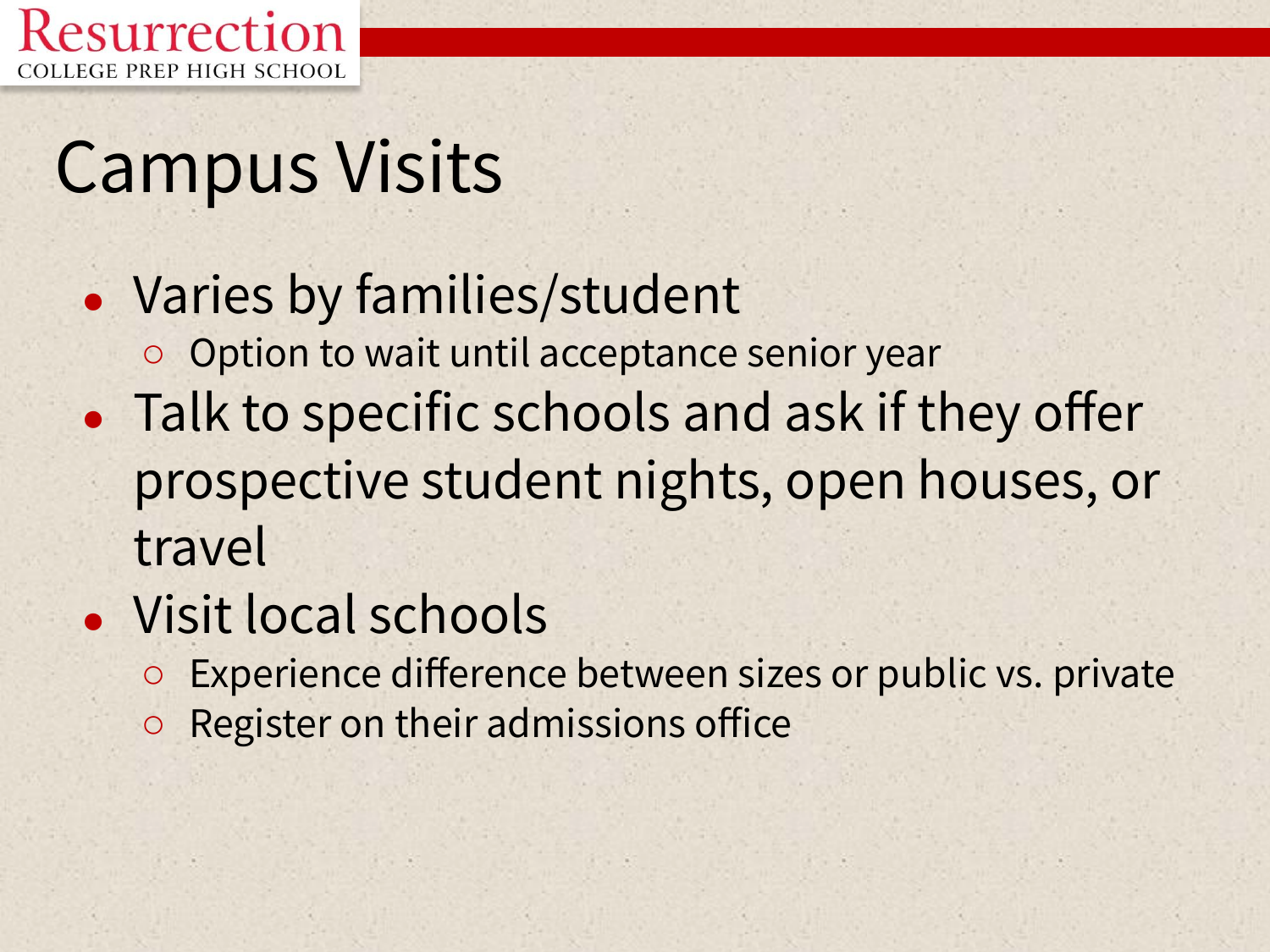

### College Representative Visits

**Attend virtual visits** ○ Calendar on Naviance Attend a college fair • Talking with a rep can benefit your application ○ Demonstrated Interest ○ Explore colleges you've never heard of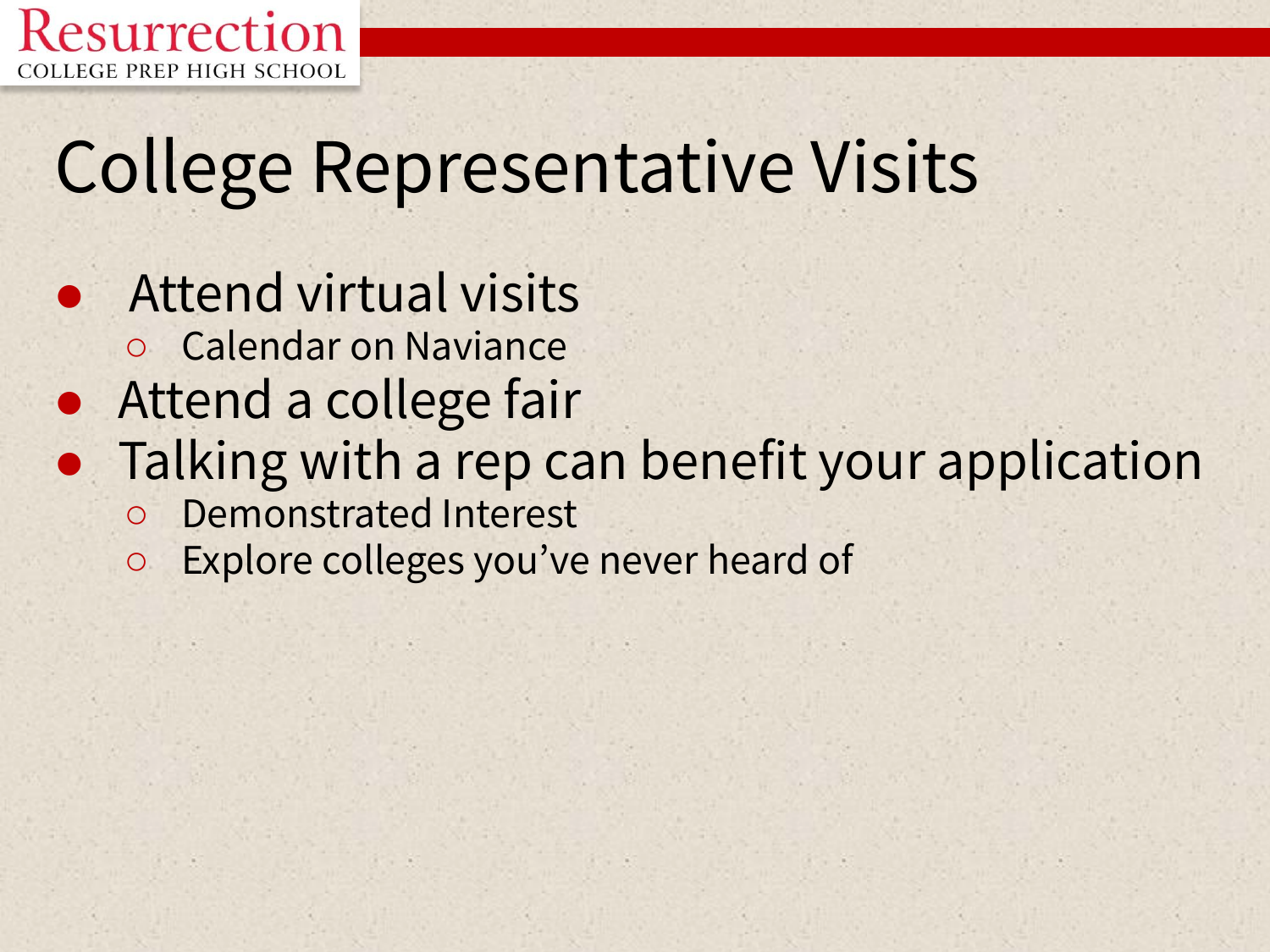

## Athletes

- If you intend on playing a sport in college you must . . .
	- Register online with NCAA Eligibility Center at www.eligibilitycenter.org
	- Register online with NAIA Eligibility Center at [www.playnaia.org](http://www.playnaia.org/)
- Let your counselor and the Athletic Director, Eddie Kane, know you intend to play a sport in college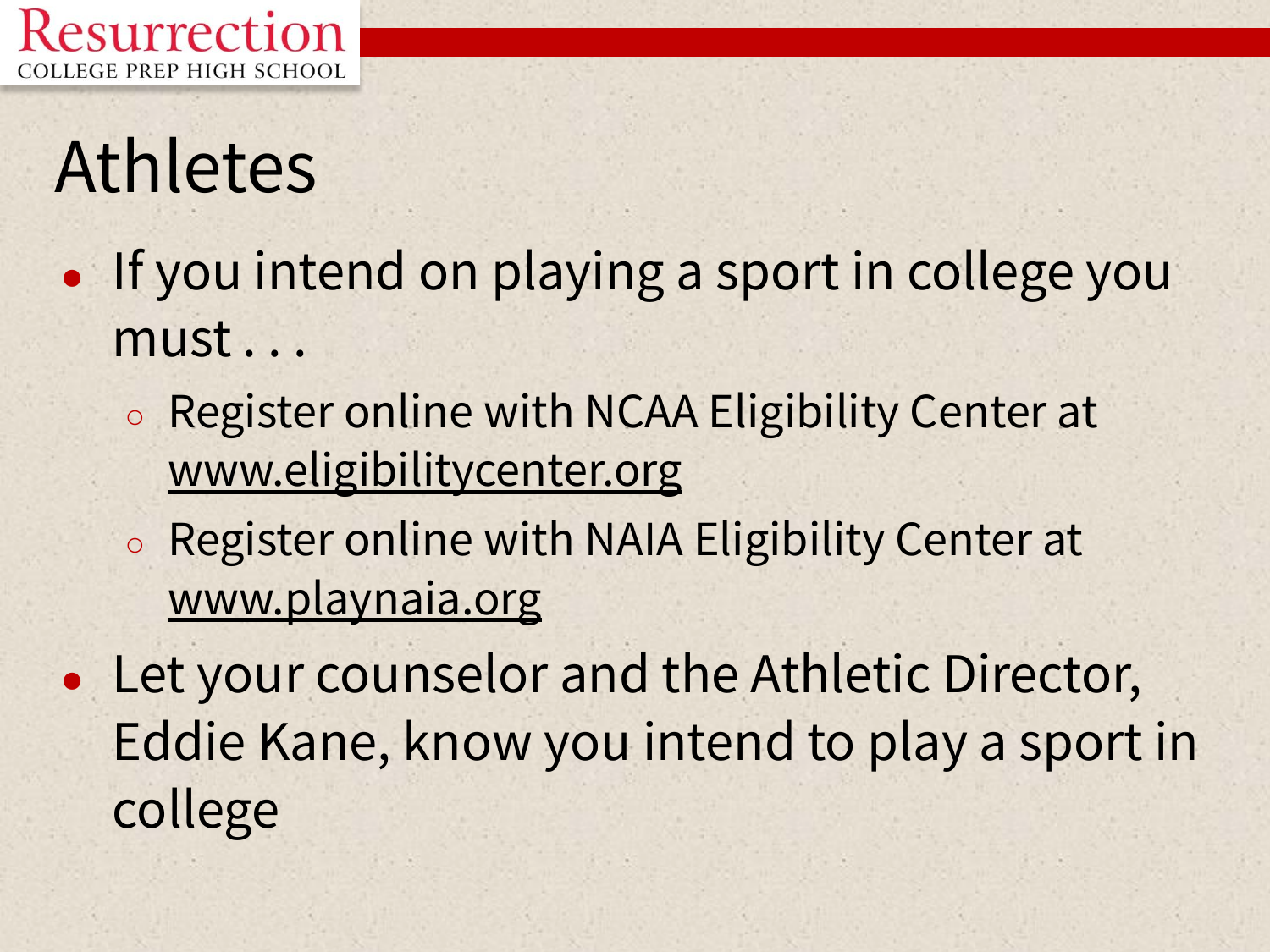

# Financial Aid

- FAFSA (Free Application for Federal Student Aid)
	- Opens Oct. 1st of Senior Year
	- Will provide financial aid based on need

### ● Scholarships

- Majority will come from college directly
- Check local organizations, places of work, updated on Naviance and Schoology
- Usually based on Merit (Grades, Scores)
- Sticker price Vs. Actual Price
	- Will not know the actual price until accepted and receive financial aid award letter (Spring Senior Year)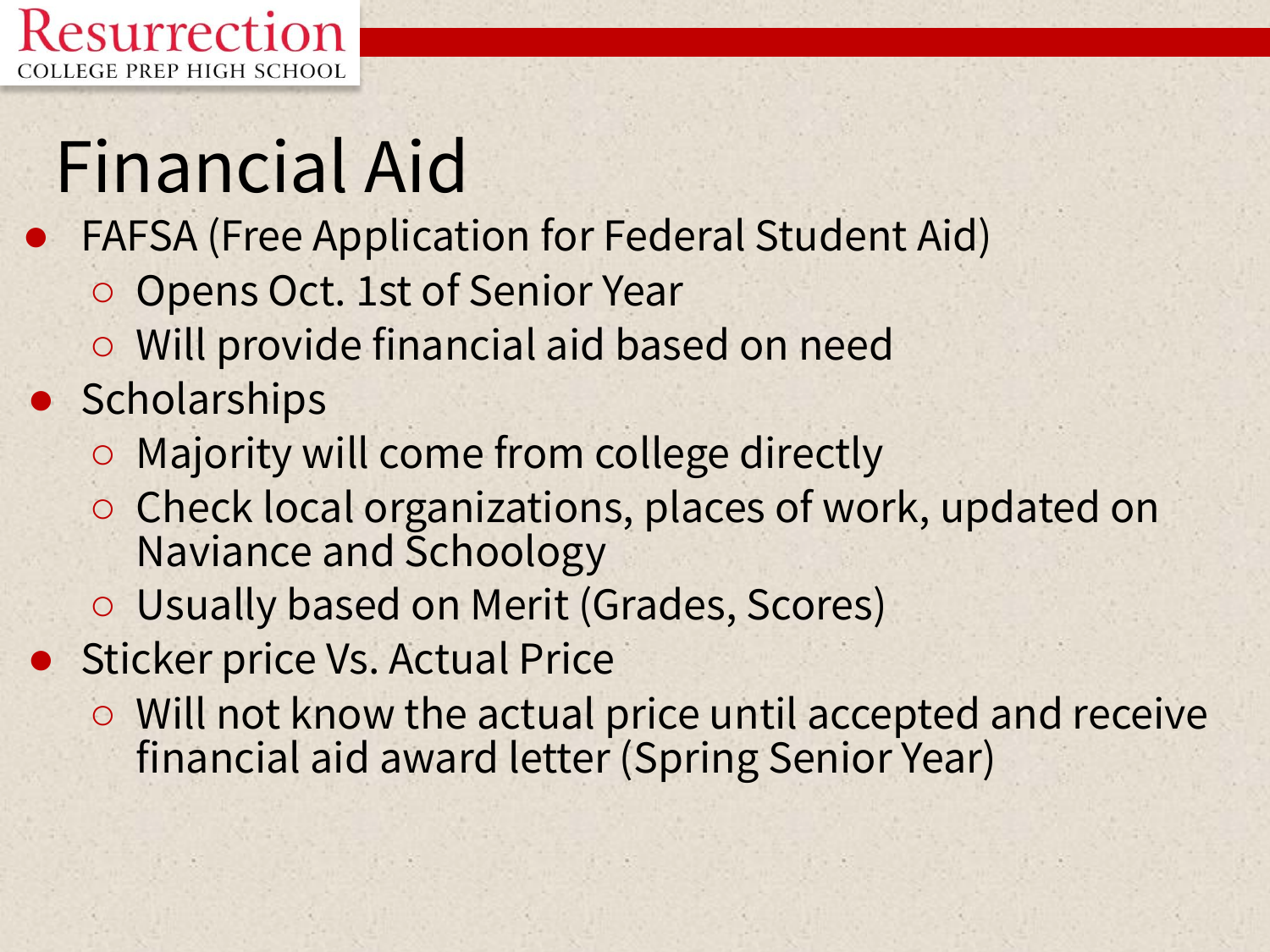

# College 101

- Classes TBD
- Topics Include
	- Resume writing
	- Interest Inventories
	- Career Exploration
	- The College Essay
	- Financial Aid
	- College Admission Trends
	- Creating your list of schools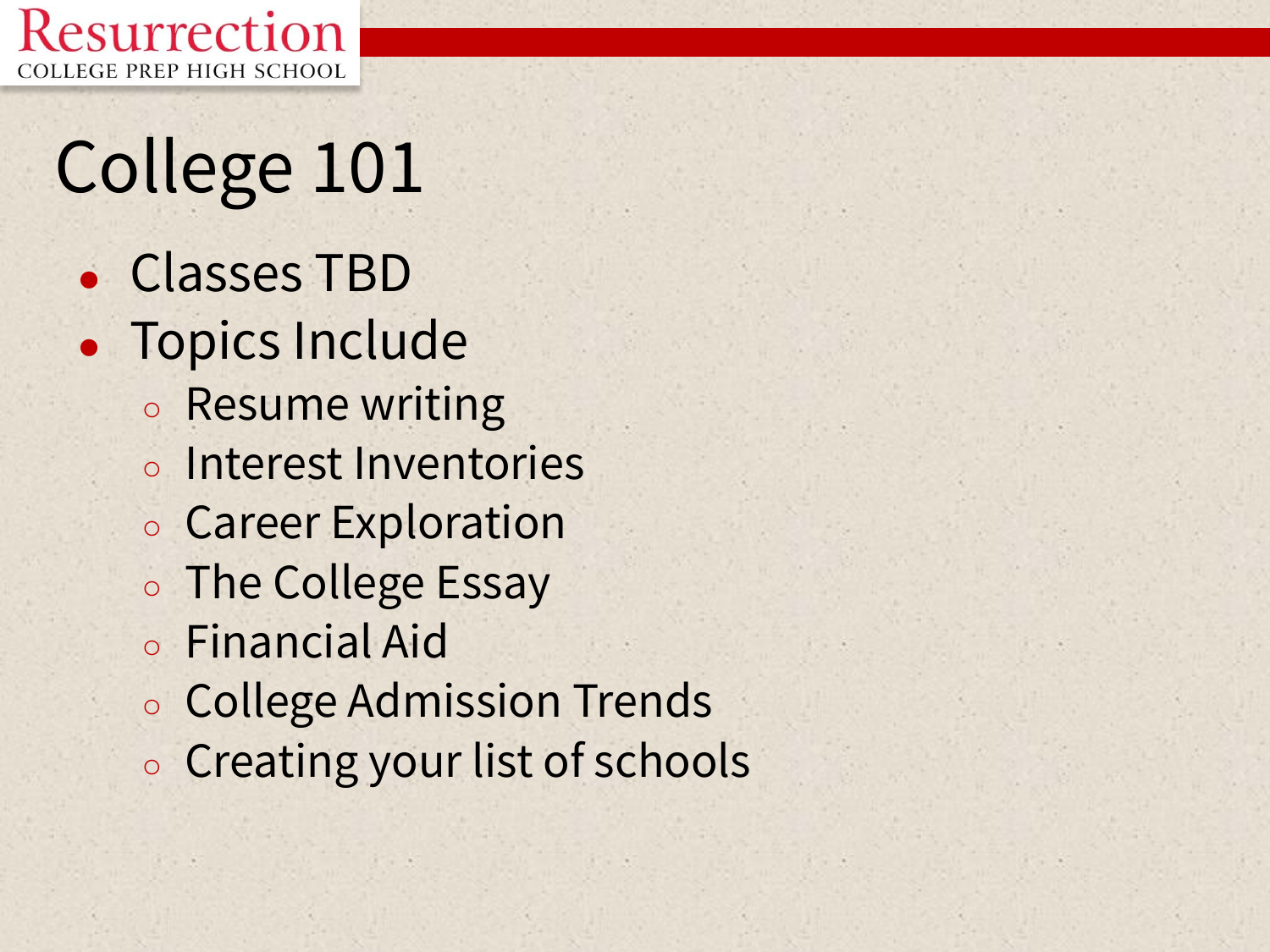

## Senior Year Timeline

- September
	- Senior year individual meetings
	- Senior Parent Night
	- College Fair
	- FAFSA Info Night
- October 1st
	- FAFSA Opens (fafsa.ed.gov)
- November 1st
	- Early Action (Non-Binding): Can mean early acceptance notification and/or priority for scholarships
	- Early Decision (Binding): Selective schools for early notification. Can only apply to 1 school early decision.
- Rolling and regular admission deadlines throughout the year- All deadlines vary depending on school.